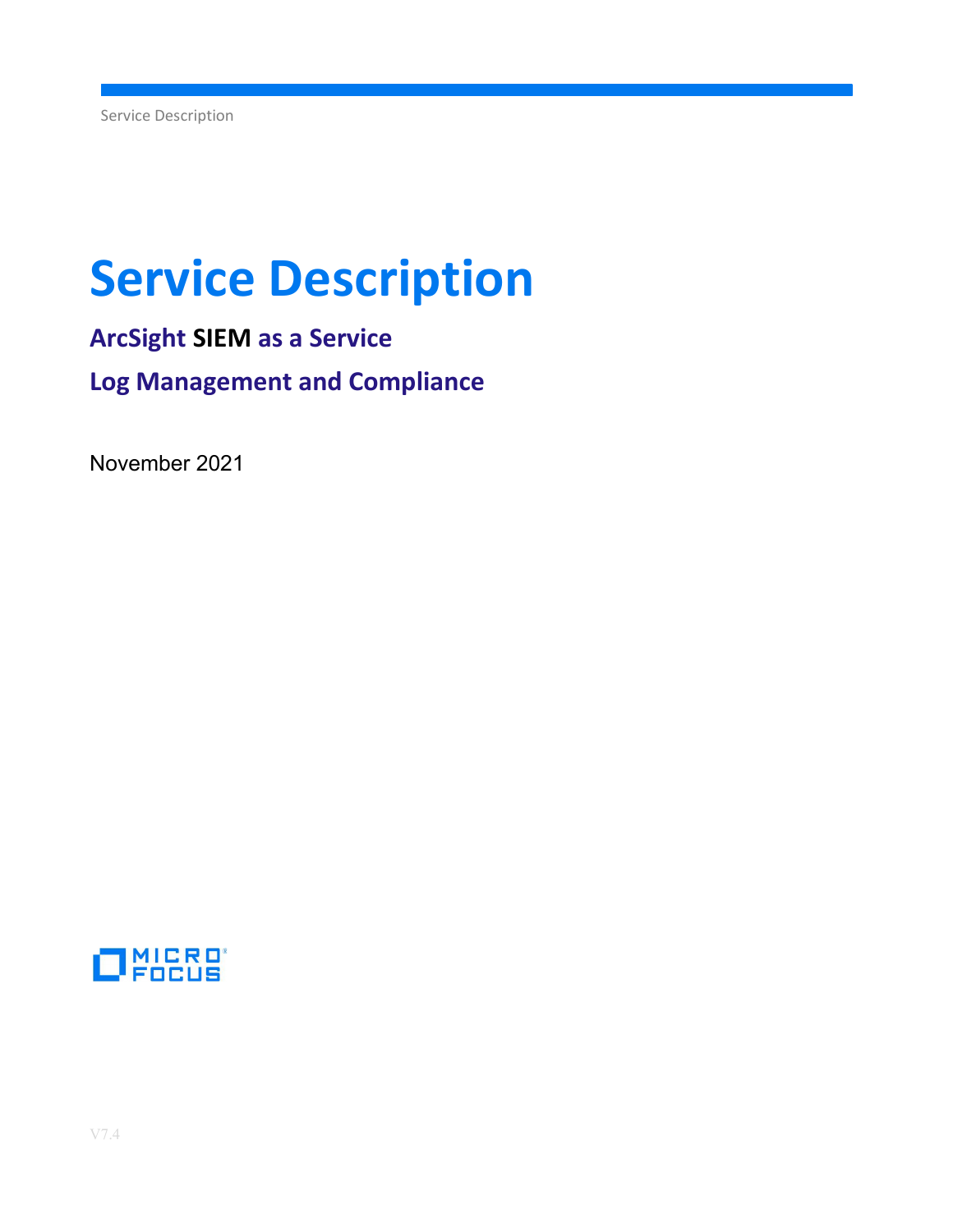# **Contents**

"This Service Description describes the components and services included in Micro Focus ArcSight SIEM Software-as-a-Service (which also may be referred to as "SaaS"). Unless otherwise agreed to in writing this Service Description is subject to the Micro Focus Customer Terms for Software-as-a-Service or the applicable Micro Focus Pass-Through Terms and represents the only binding terms governing Micro Focus International plc and its affiliates ("Micro Focus") respective obligations regarding its provision of this SaaS to the end-user customer. Any other descriptions of the features and functions of the SaaS, public statements, including advertisements, shall not be deemed as additional features or functionalities that Micro Focus is required to deliver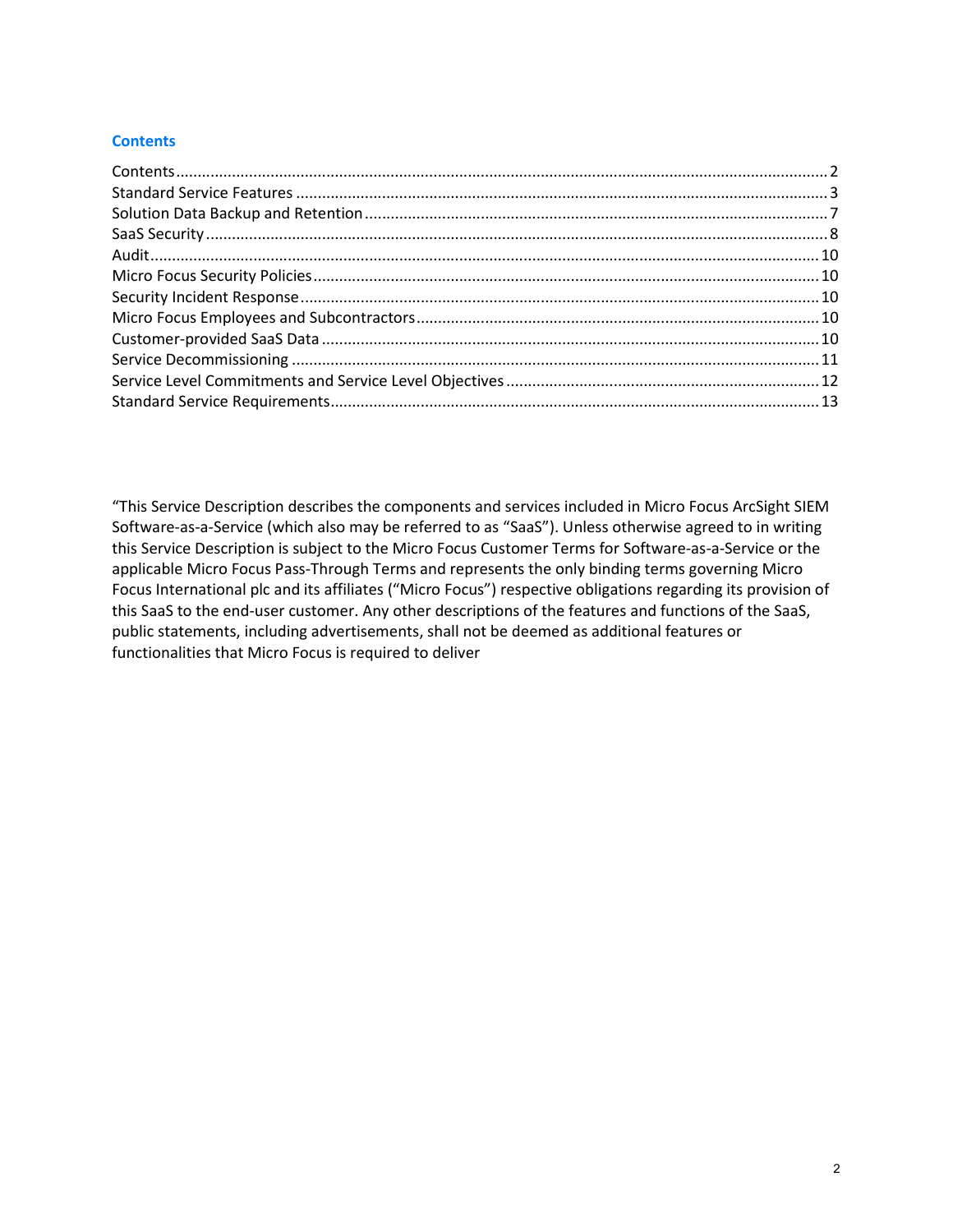# Standard Service Features

#### High Level Summary

ArcSight SIEM for SaaS with Log Management and Compliance, (LMAC) is a threat hunting, log search and management tool that increases SOC analyst effectiveness by making billions of logged events available for quick and easy search and visualization. LMAC helps SOC analysts gain a deeper understanding of specific alerts and hunt for hidden security threats. ArcSight SIEM with LMAC collects device logs by leveraging ArcSight's SmartConnector framework for log collection, routing, and enrichment. Once collected and received into the SaaS environment, logs are persisted into ArcSight's security information and event model and are optimized for search. LMAC provides an easy-tounderstand search language to search logs and retrieve datasets that can be further explored by creating custom charts or selecting from a chart library. LMAC also supports log archival and compliance use cases and a full suite of reporting capabilities.

# ArcSight SIEM as a Service with Log Management and Compliance Service Delivery **Components**

The Log Management and Compliance offering is provisioned with all of the components required to deliver a fully functional product/service offering. It is delivered as a single tenant within a multi-tenant environment. Each customer has their data logically and securely segregated in such an architecture. Each customer is referred to as a tenant.

# Service Offering Options

#### **Definitions**

There are currently four (5) SKU's available for ArcSight SIEM for SaaS with Log Management and Compliance.

#### ArcSight SIEM as a Service Base Platform SKU

SA-AB989 is the ArcSight SIEM as a Service base platform SKU. The Base Platform SKU has a fixed price and will require an "Add-On" SKU to be quoted as well.

#### Log Management and Compliance Add-On SKU's

Log Management and Compliance SKU's all make use of the following Events per Second, (EPS) Tiering scale for pricing.

> 500 – 999 1000-2499 2500-4999 5000-7499 7500-9999 10,000-14999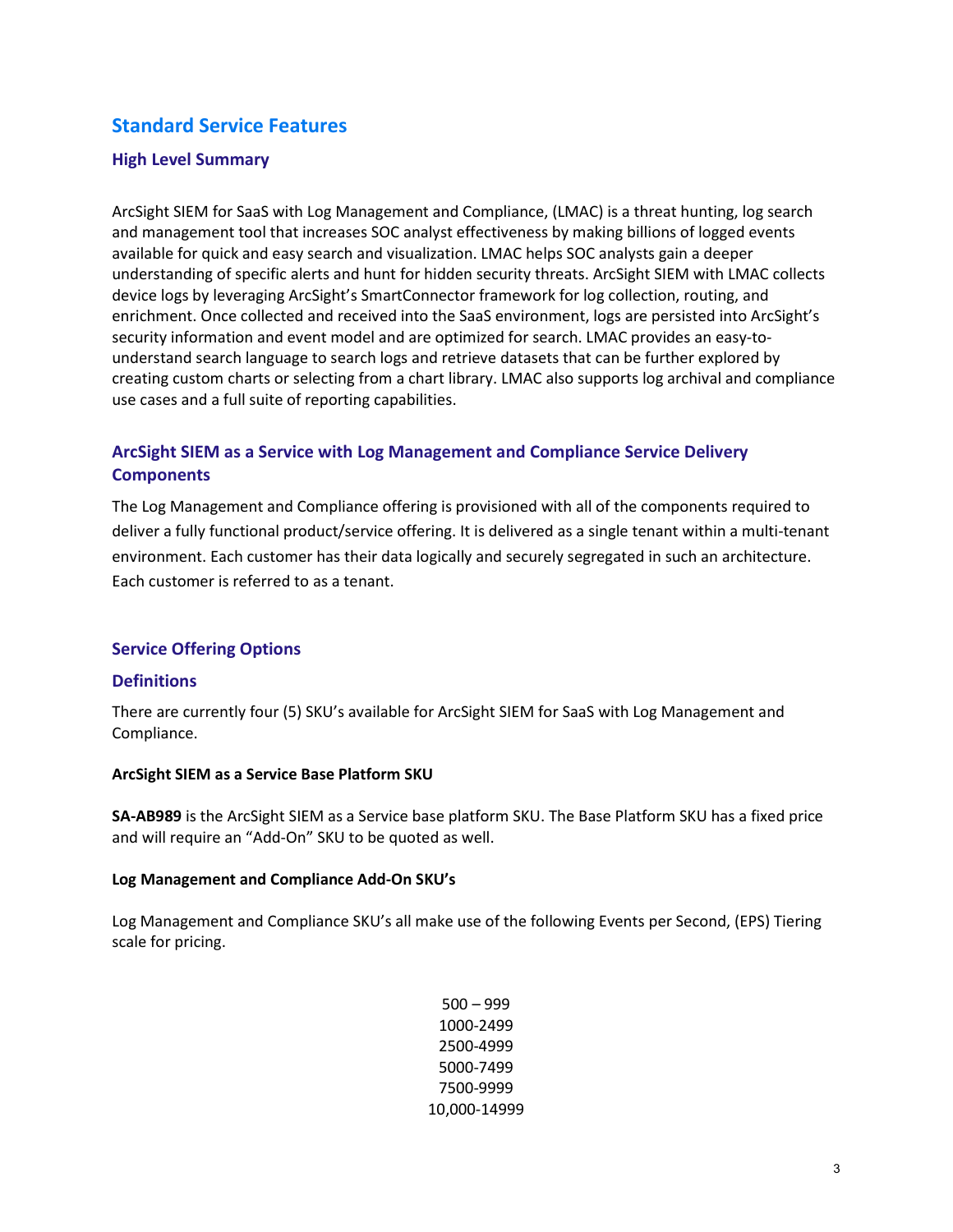# 15,000-24999 25,000-34999 35,000-49,999 50,000+

SA-AB989 is the ArcSight SIEM as a Service Base Platform SA-AB849 is the 1-year Log Management and Compliance Add-On SKU. SA-AB850 is the 2-year Log Management and Compliance Add-On SKU. SA-AB851 is the 3-year Log Management and Compliance Add-On SKU. SA-AB852 is the Archival Data Retention SKU.

# Archive Data Retention SKU

The Archive data retention SKU is available to handle the "one-off" requests to add additional time for data retention. For example, a customer purchases SA-AB849, which provides for 1 year of data retention. At the end of the subscription the customer wants to renew for another year and wants to retain the previous year of data. The customer will need to purchase SA-AB849 and SA-AB852 in order to retain the previous year of collected data. The same EPS tiers are defined for both the Log Retention and Compliance SKU's as well as the "Archive Data Retention" SKU.

In the case of the 2-year and 3-year SKU options, the Archive data retention capabilities are embedded in those SKU definitions.

# ArcSight SIEM as a Service Delivery Components

The ArcSight SIEM as a Service offering is provisioned with all of the components required to deliver a fully functional product offering. Each customer has their data logically and securely segregated in such an architecture. Each customer is referred to as a tenant.

# Method for Accessing and Downloading Software Components

During the "On Boarding" process for ArcSight SaaS the customer will be given access to the CyberRes Service portal. This will facilitate submitting trouble tickets. A private AWS S3 location will also be made available which is where the customer will direct all data for ingest. In this S3 location there will also be a specific directory that will contain the software components available for download to facilitate data ingest from on-prem to the SaaS AWS tenant.

#### SaaS Operational Services

Operational Services

Welcome Pack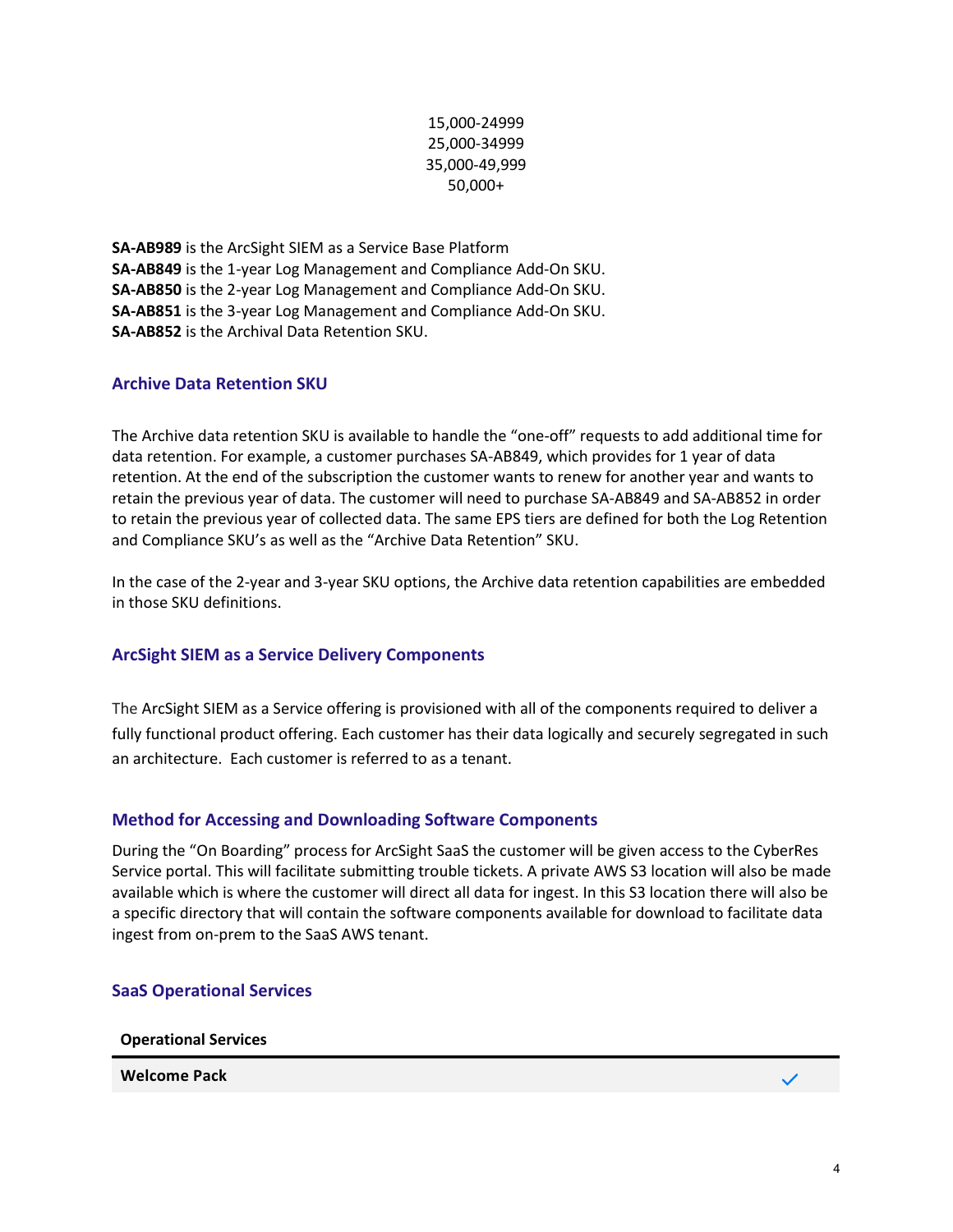| <b>Help Desk Support</b>                              |  |
|-------------------------------------------------------|--|
| Virtual Connector Host Appliance (vCHA, downloadable) |  |
| ArcSight Smart Connector Library (downloadable)       |  |
| ArcSight Management Center (ArcMC, downloadable)      |  |
| = Included                                            |  |

# Virtual Connector Host Appliance (vCHA)

The Connector Host Appliance (CHA) was originally developed as a hardware appliance to enhance the deployment options available for the broad array of Smart Connectors that are currently available. As part of the ArcSight SIEM as a Service offering, Micro Focus has enhanced the CHA into a downloadable Open Virtualized Appliance (OVA) which can be imported into VMware vCenter for easy virtual deployment. This enables on-premise log collection which is then fed to the SaaS environment for search, hunt and retention availability.

# ArcSight Smart Connectors

ArcSight uses smart connectors within the environment. Configuration changes can be made to include an additional destination for the data sources in question. The destination will be a web accessible storage location that is available via the Cloud instance of the ArcSight SIEM as a Service tenant that has been made available. With ArcSight Smart Connectors v8.2 and higher, an export directly to S3, is made available. This method requires a credential to be set during installation. This credential has to have a persistent AWS ID/Key with the correct role.

Once the data sources are identified and set up to be collected by ArcSight SIEM as a Service, and a secure connection has been established data ingest into ArcSight SIEM as a Service can begin.

ArcSight Management Center, (ArcMC) is also available for download for the purpose of managing the Smart Connectors, if desired.

All usage of downloaded components, CHA, Smart Connectors and ArcMC, are to be used ONLY for the purpose of populating ArcSight SaaS services with the customers data and are subject to termination in accordance with the ArcSight SaaS subscription service.

#### Application Administration

All data provided to the ArcSight SIEM as a Service will be considered Customer-provided SaaS Data per the Micro Focus Customer SaaS Terms. Micro Focus is not responsible for the accuracy of the data provided by the customer.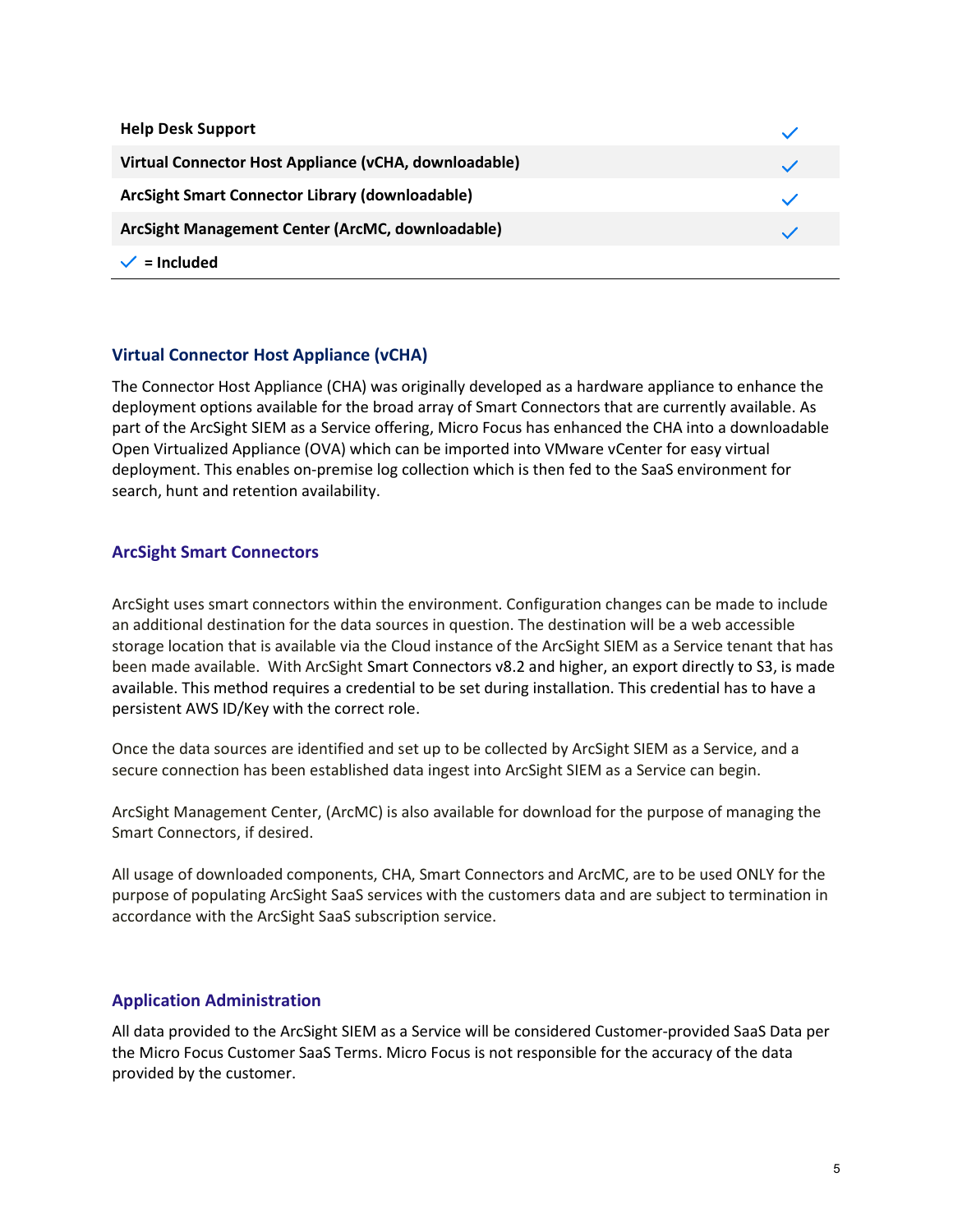#### Service & Support Components

The Customer may contact Micro Focus via a dedicated email address

cyberressupport@microfocus.com. The Micro Focus Support Team will either provide support to the Customer directly or coordinate delivery of this support. The severity of the request determines the response and resolution time. Online support and product documentation are available at the ArcSight SIEM as a Service support site locations.

- Standard support is available to users which allows for the logging of online issues as well as the ongoing management of issues and exchange of information
- Support is for subscription services only and does not include custom integrations.
- Support focus is on a break fix philosophy
- Standard support is on an as needed per SLA basis
- Additional Premium support is also available
- All support provided remotely

#### Service Support

The Customer may contact Micro Focus through the CyberResSupport@microfocus.com or access CyberRes Portal at https://support.cyberreshelp.com, or call 1(855)982-2261 . The Micro Focus Support Team will either provide support to the Customer directly or coordinate delivery of this support. The severity of the request determines the response from the team.

| <b>Severity</b>          | <b>Technical</b> | <b>Update</b>    | <b>Target For</b> | <b>What Qualifies?</b>           |
|--------------------------|------------------|------------------|-------------------|----------------------------------|
| Level                    | response         | <b>Frequency</b> | <b>Resolution</b> |                                  |
| 1                        | Immediate        | Hourly           | 4 hours           | Total or substantial failure of  |
|                          |                  |                  |                   | service. Known or suspected      |
|                          |                  |                  |                   | security events                  |
| $\overline{\phantom{a}}$ | 30 mins          | Every 2 hours    | 8 hours           | Significant degradation of       |
|                          |                  |                  |                   | service, major feature inability |
| 3                        | 4 hours          | Every 8 hours    | 24 hours          | Performance issues outside the   |
|                          |                  |                  |                   | of the norm but not substantial  |
|                          |                  |                  |                   | enough to prevent usability of   |
|                          |                  |                  |                   | a feature. Issues with reports   |
|                          |                  |                  |                   | generated from within the        |
|                          |                  |                  |                   | customer's Tenant                |
| 4                        | As available     | As available     | Determined        | Bugs in deployed products not    |
|                          |                  |                  | by the            | substantial enough to prevent    |
|                          |                  |                  | customer          | required customer                |
|                          |                  |                  | impact or LOE     | functionality from being         |
|                          |                  |                  |                   | accessible but requiring         |
|                          |                  |                  |                   | development time to resolve      |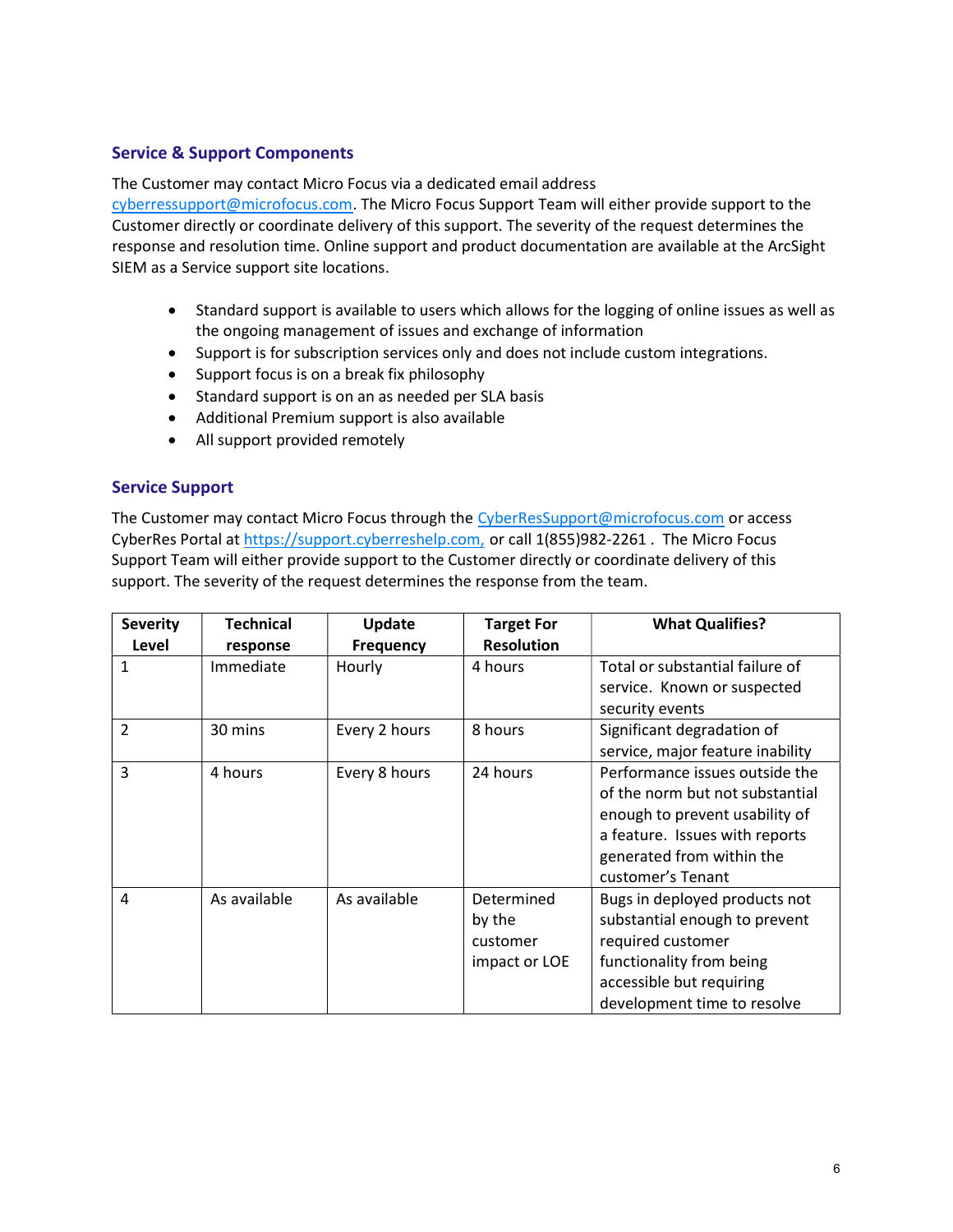#### Service Monitoring

Micro Focus monitors ArcSight SIEM as a Service solution components for 24x7 availability. Micro Focus uses a centralized notification system to deliver proactive communications about application changes, outages and scheduled maintenance.

# Capacity and Performance Management

The ArcSight SIEM as a Service environment is continually monitored for performance status. Proactive capacity and performance management procedures are in place to ensure the architecture of the environment meets the needs of its customers. The architecture allows for addition of capacity to applications, databases and storage.

#### Operational Change Management

Micro Focus follows a set of standardized methodologies and procedures for efficient and prompt handling of changes to SaaS infrastructure and application, which enables beneficial changes to be made with minimal disruption to the service. Changes to production environments are tested and reviewed prior to implementation to ensure they are appropriately scheduled and tested before promotion to production.

# Solution Data Backup and Retention

The data backup and retention described in this section are part of Micro Focus's overall business continuity management practices designed to attempt to recover availability to Customer of ArcSight SIEM as a Service application and access to the ArcSight SIEM as a Service application, following an outage or similar loss of service.

Micro Focus's standard storage and backup measures are Micro Focus's only responsibility regarding the retention of this data, despite any assistance or efforts provided by Micro Focus to recover or restore Customer's data.

#### Disaster Recovery

#### Business Continuity Plan

Micro Focus SaaS continuously evaluates different risks that might affect the integrity and availability of Micro Focus SaaS. As part of this continuous evaluation, Micro Focus SaaS develops policies, standards and processes that are implemented to reduce the probability of a continuous service disruption. Micro Focus documents its processes in a business continuity plan ("BCP") which includes a disaster recovery plan ("DRP"). Micro Focus utilizes the BCP to provide core Micro Focus SaaS and infrastructure services with minimum disruption. The DRP includes a set of processes that Micro Focus SaaS implements and tests Micro Focus SaaS recovery capabilities to reduce the probability of a continuous service interruption in the event of a service disruption.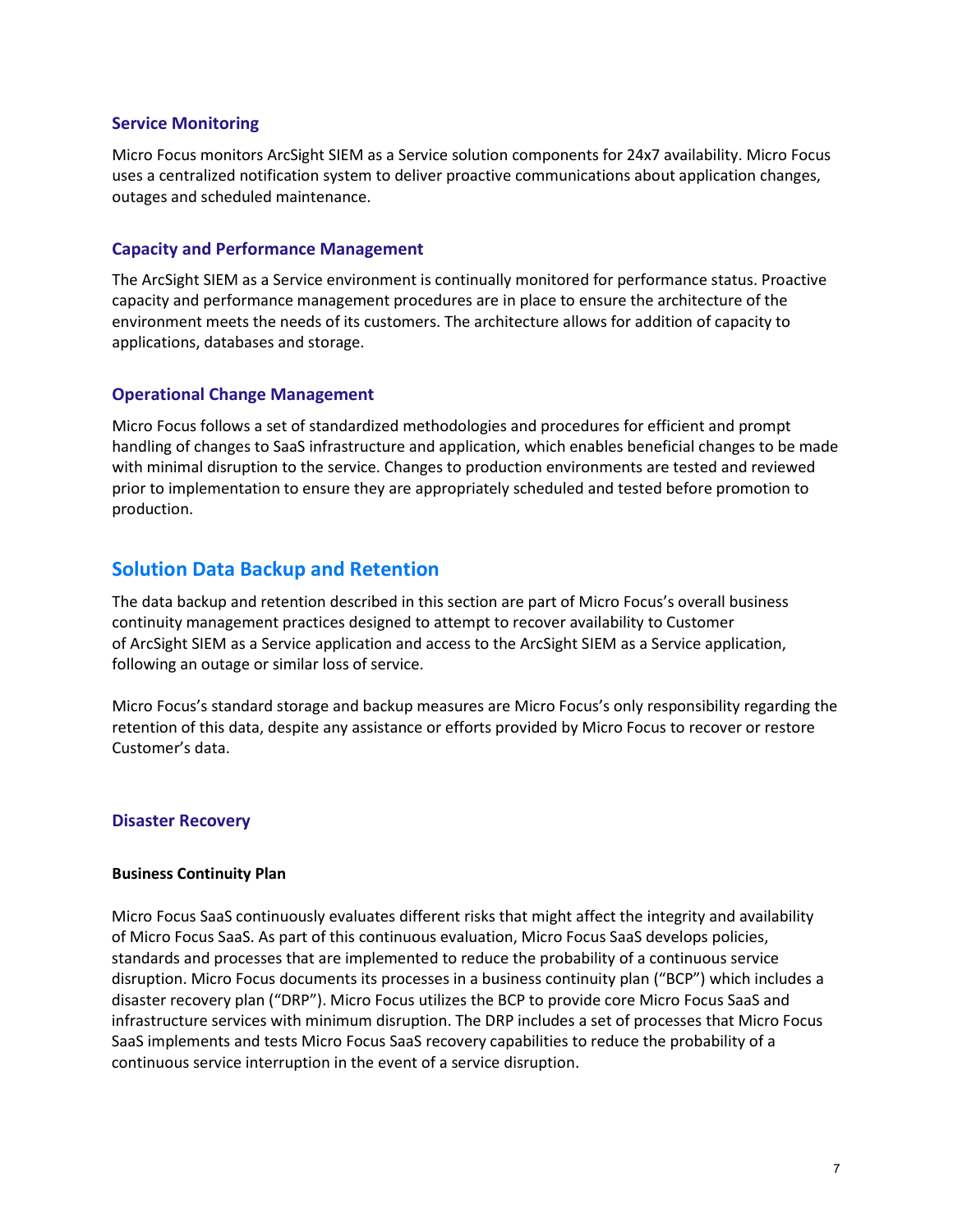#### Backups (High Availability and Durability)

Micro Focus SaaS utilizes cloud-native functions such as replication between primary and secondary availability zones to ensure data availability and recoverability. All replicas reside within the same governmental compliance boundary to ensure adherence to all applicable data residency regulations. Real-time replication is used between primary and standby nodes to facilitate an RPO of 2 hours (Realtime replication is used between nodes). No removable media is used at any time to ensure the protection of customer data.

# SaaS Security

Micro Focus maintains an information and physical security program designed to protect the confidentiality, availability and integrity of Customer Personal Data and confidential information (the "Micro Focus Security Program").

#### Technical and Organizational Measures

This section describes Micro Focus´s standard technical and organizational measures, controls and procedures, which are intended to help protect the Customer-provided SaaS Data. Micro Focus regularly tests and monitors the effectiveness of its controls and procedures. No security measures are or can be completely effective against all security threats, present and future, known and unknown. The measures set forth in this section may be modified by Micro Focus but represent a minimum standard. Customer remains responsible for determining the sufficiency of these measures.

# Physical Access Controls

Micro Focus maintains physical security standards designed to prohibit unauthorized physical access to the Micro Focus equipment and facilities used to provide SaaS and include Micro Focus data centers and data centers operated by third parties. This is accomplished through the following practices:

- presence of on-site security personnel on a 24x7 basis
- use of intrusion detection systems
- use of video cameras on access points and along perimeter
- Micro Focus employees, subcontractors and authorized visitors are issued identification cards that must be worn while on premises
- monitoring access to Micro Focus facilities, including restricted areas and equipment within facilities
- Securing equipment hosting Customer-provided SaaS Data in designated caged areas; and maintaining an audit trail of access.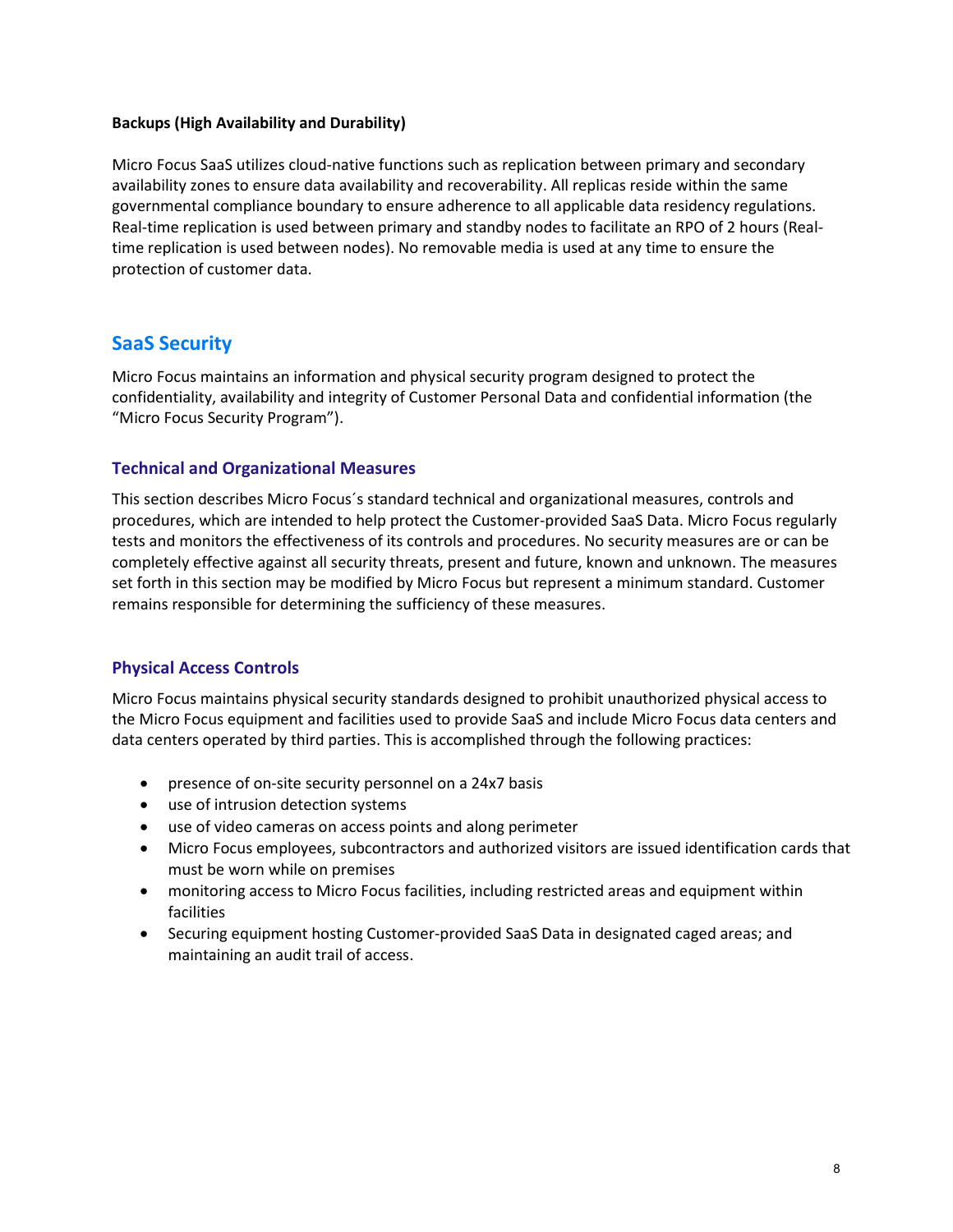# Access Controls

Micro Focus maintains the following standards for access controls and administration designed to make Customer-provided SaaS Data accessible only by authorized Micro Focus personnel who have a legitimate business need for such access:

- secure user identification and authentication protocols
- authentication of Micro Focus personnel in compliance with Micro Focus standards and in accordance with ISO27001 requirements for segregation of duties
- Customer provided SaaS data is accessible only by authorized Micro Focus personnel who have a legitimate business need for such access, with user authentication, sign-on and access controls
- employment termination or role change is conducted in a controlled and secured manner
- administrator accounts should only be used for the purpose of performing administrative activities
- each account with administrative privileges must be traceable to a uniquely identifiable individual
- all access to computers and servers must be authenticated and within the scope of an employee's job function
- collection of information that can link users to actions in the Micro Focus SaaS environment
- collection and maintenance of log audits for the application, OS, DB, network and security devices according to the baseline requirements identified
- restriction of access to log information based on user roles and the "need-to-know;" and prohibition of shared accounts.
- use of multi-factor authentication to provide state-of-the-art access to the SaaS systems.

#### Availability Controls

Micro Focus´s business continuity management process includes a rehearsed method of restoring the ability to supply critical services upon a service disruption. Micro Focus's continuity plans cover operational shared infrastructure such as remote access, active directory, DNS services, and mail services. Monitoring systems are designed to generate automatic alerts that notify Micro Focus of events such as a server crash or disconnected network.

#### Data Segregation

Micro Focus SaaS environments are segregated logically by Micro Focus SaaS access control mechanisms. Internet-facing devices are configured with a set of access control lists (ACLs), which are designed to prevent unauthorized access to internal networks. Micro Focus uses security solutions on the perimeter level such as: firewalls, IPS/IDS, proxies and content-based inspection in order to detect hostile activity in addition to monitoring the environment's health and availability.

#### Data Encryption

Micro Focus SaaS uses industry standard techniques to encrypt Customer-provided SaaS Data in transit. All inbound and outbound traffic to the external network is encrypted.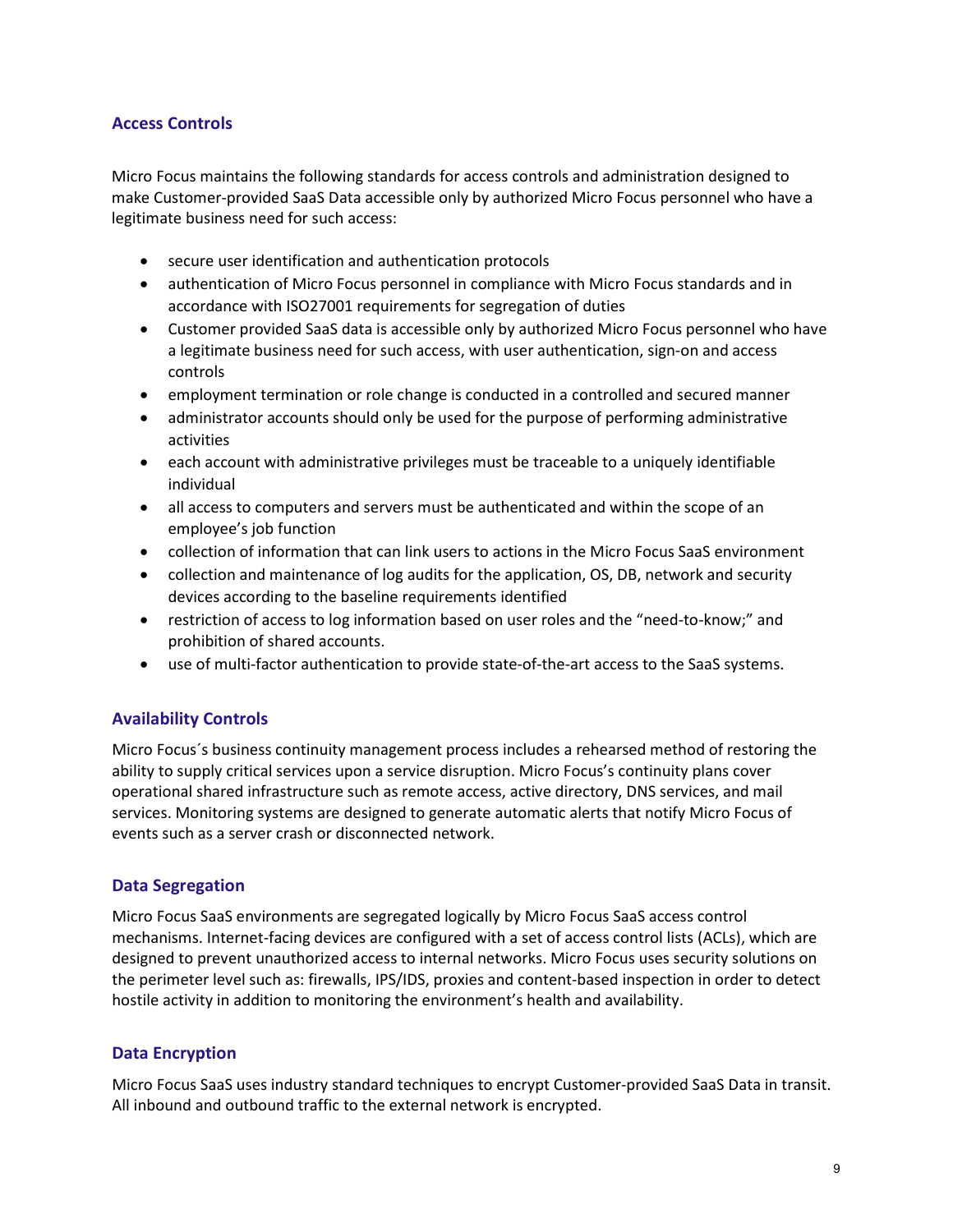# Audit

Micro Focus appoints an independent third party to conduct an annual audit of the applicable policies used by Micro Focus to provide the applicable Micro Focus ArcSight SIEM as a Service solution. A summary report or similar documentation will be provided to Customer upon request. Subject to the execution of Micro Focus's standard confidentiality agreement, Micro Focus agrees to respond to a reasonable industry standard information security questionnaire concerning its information and physical security program specific to Micro Focus SaaS provided pursuant to the applicable Supporting Material no more than once per year. Such information security questionnaire will be considered Micro Focus Confidential Information.

# Micro Focus Security Policies

Micro Focus conducts annual reviews of its policies around the delivery of SAAS against ISO 27001, which includes controls derived from ISO 27034 – "Information Technology – Security Techniques – Application Security." Micro Focus regularly re-evaluates and updates its information and physical security program as the industry evolves, new technologies emerge, or new threats are identified.

# Security Incident Response

In the event Micro Focus confirms a security incident resulted in the loss, unauthorized disclosure or alteration of Customer-provided SaaS Data ("Security Incident"), Micro Focus will notify Customer of the Security Incident and work to mitigate the impact of such Security Incident. Should Customer believe that there has been unauthorized use of Customer's account, credentials, or passwords, Customer must immediately notify Micro Focus Security Operations Center via cyberressec@microfocus.com.

# Micro Focus Employees and Subcontractors

Micro Focus requests that all employees involved in the processing of Customer-provided SaaS Data are authorized personnel with a need to access the Customer-provided SaaS Data, are bound by appropriate confidentiality obligations and have undergone appropriate training in the protection of customer data. Micro Focus requests that any affiliate or third-party subcontractor involved in processing Customer provided SaaS Data enters into a written agreement with Micro Focus, which includes confidentiality obligations substantially similar to those contained herein and appropriate to the nature of the processing involved.

# Customer-provided SaaS Data

All data provided to ArcSight SIEM as a Service will be considered Customer-provided SaaS Data per the Micro Focus Customer SaaS Terms. Customer will be responsible for all data cleansing and data accuracy as part of any assessment request. Micro Focus is not responsible for the accuracy of the data provided by the customer.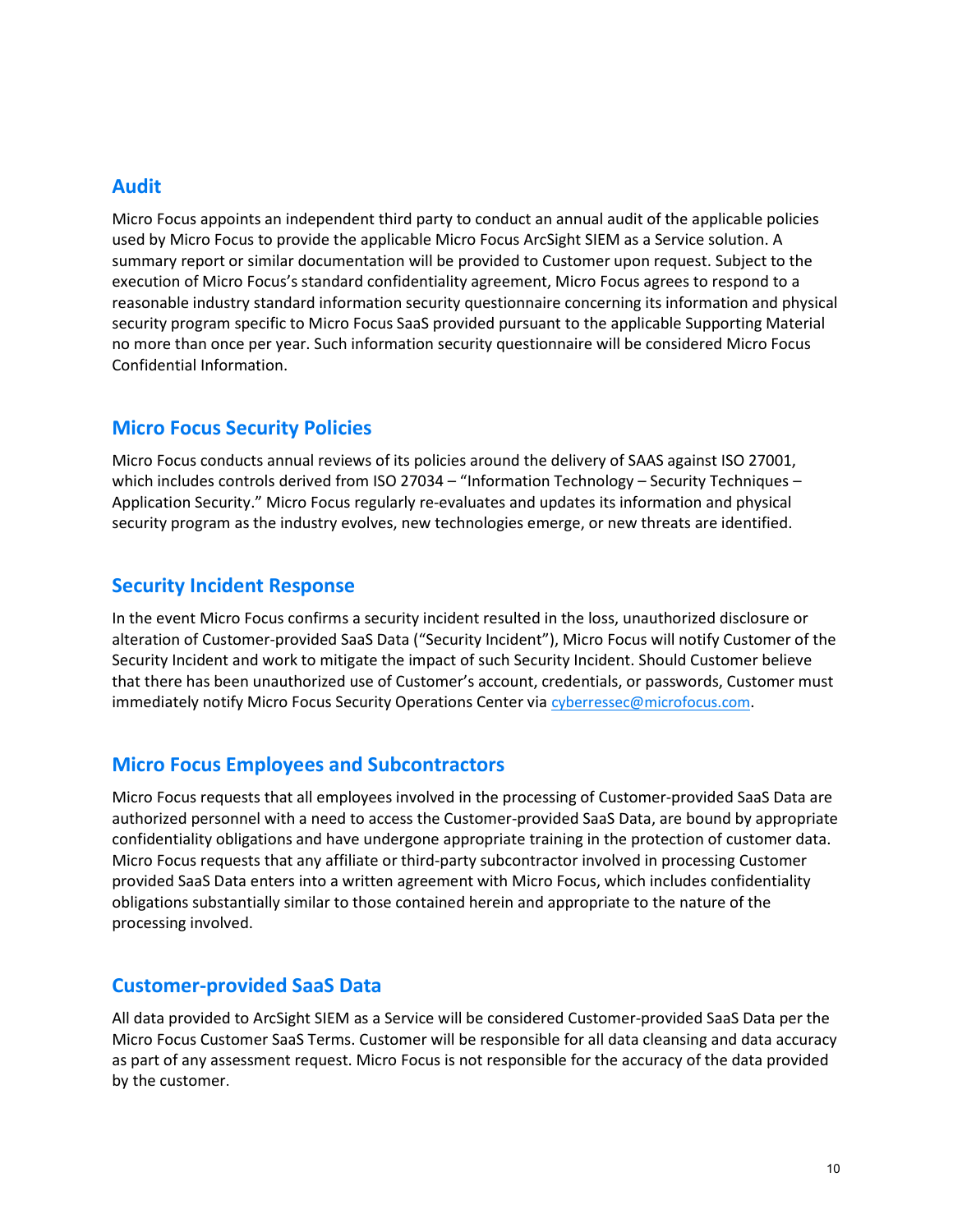# Scheduled Maintenance

To enable Customers to plan for scheduled maintenance by Micro Focus, Micro Focus reserves predefined timeframes to be used on an as-needed basis.

A twenty-four-hour period once a quarter starting at Saturday, midnight in the local data center region, and ending on Sunday, midnight.

 This window is considered an optional placeholder for major releases and events that could be significantly service impactful. If the window is to be exercised, and a major disruption expected, all customers should be notified no later than ten business days before.

A two-hour maintenance window once a month starting Wednesday, midnight in the local data center region.

• This is for patching of environments. Patching should be done in a non-service disrupting fashion; however, some elements may require a brief outage to update properly. Customers will be notified at least five business days in advance if any actual service disruption is expected.

A four-hour maintenance window once a month starting Saturday, midnight in the local data center region.

 This time is set aside for system updates and product releases that cannot be performed without a visible customer impact. Use of this window is optional, and customers should be notified at least ten business days in advance if any outage is expected.

In case of any holiday conflicts, the regularly scheduled window will automatically fall to the following week on the same day of the week.

Micro Focus determines whether and when to apply a SaaS Upgrade to Customer's Micro Focus ArcSight SIEM as a Service solution. Unless Micro Focus anticipates a service interruption due to a SaaS Upgrade, Micro Focus may implement a SaaS Upgrade at any time without notice to Customer. Micro Focus aims to use the Scheduled Maintenance windows defined herein to apply SaaS Upgrades. Customer may be required to cooperate in achieving a SaaS Upgrade that Micro Focus determines in its discretion is critical for the availability, performance, or security of Micro Focus ArcSight SIEM as a Service.

# Service Decommissioning

Customer may cancel Micro Focus SaaS by providing Micro Focus with sixty (60) days written notice prior to the expiration of the SaaS Order Term ("Cancellation"). Such Cancellation shall be effective upon the last day of the then current SaaS Order Term. Upon Cancellation, expiration, or termination of the SaaS Order Term, Micro Focus may disable all Customer access to ArcSight ArcSight SIEM as a Service SaaS solution, and Customer shall promptly return to Micro Focus (or at Micro Focus's request destroy) any Micro Focus Materials.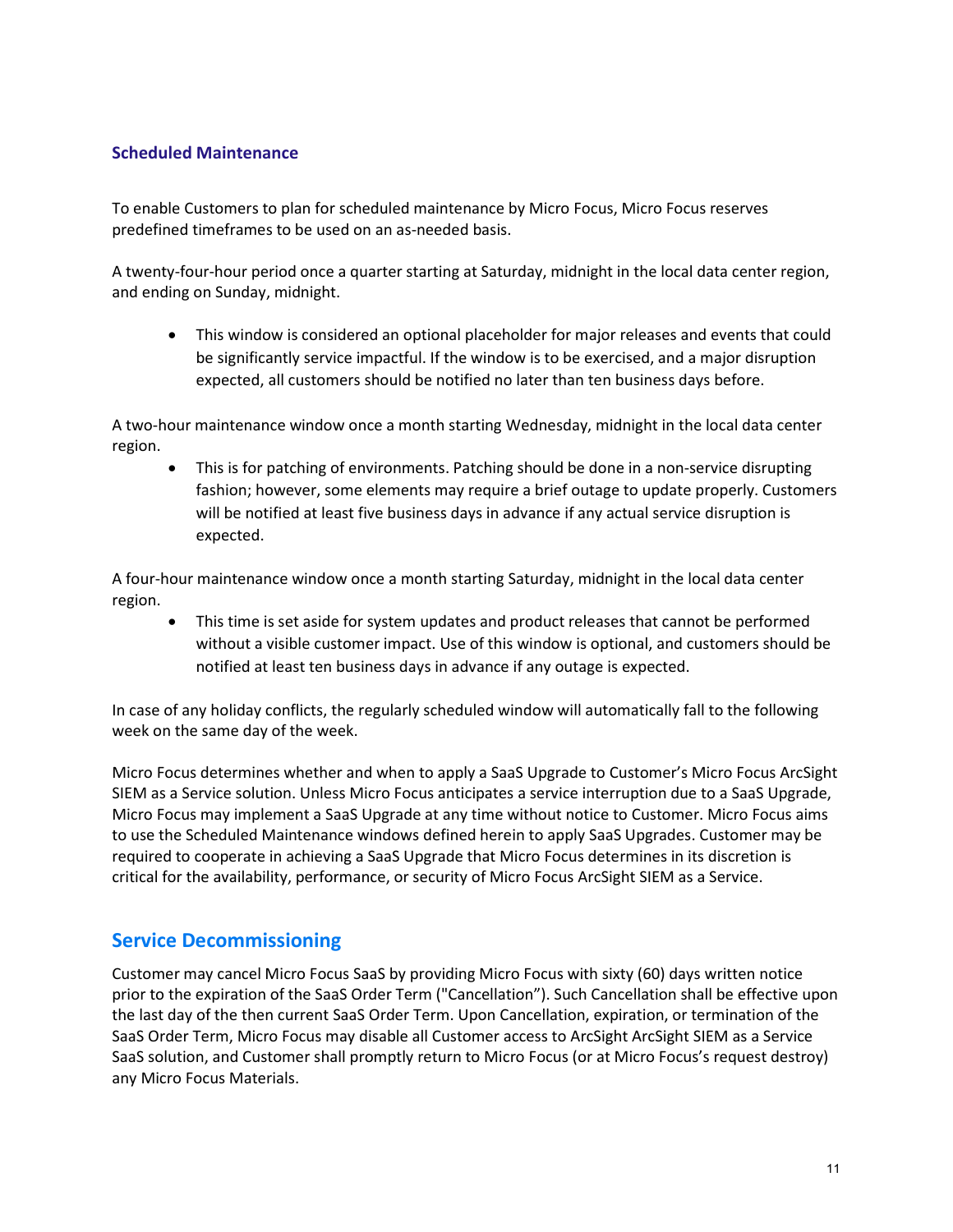Micro Focus will make available to Customer such data in the format generally provided by Micro Focus. The target timeframe is set forth below in the Termination Data Retrieval Period SLA section. After such time, Micro Focus shall have no obligation to maintain or provide any such data, which will be deleted in the ordinary course.

# Service Level Commitments and Service Level Objectives

Micro Focus provides clear, detailed, and specific Service Level Objectives (SLOs) for the services that SaaS provides to its customers. These SLOs are targets used by Micro Focus to deliver the service and are provided as guidelines. They in no way create a legal requirement or obligation for Micro Focus to always meet these objectives.

# 1. Solution Provisioning Time SLO

Solution Provisioning is defined as the Micro Focus ArcSight SIEM as a Service solution being available for access over the internet. Micro Focus targets to make Micro Focus ArcSight SIEM as a Service on SaaS available within five (5) business days of the customer's purchase order (PO) being booked within the Micro Focus order management system. Making SIEM as a Service "available" to the customer is defined by working login access definitions being sent to the customer so they can gain access to their isolated tenant application.

#### 2. Tenant Off boarding SLO

For production engagements, Micro Focus guarantees a tenant off boarding time of two days from the time in which the Customer submits the formal written request.

# 3. User Removal SLO

Micro Focus guarantees that after the completion of this request, all data stored relevant to the customer users, current or archived will be removed and no longer be stored or available within the application.

#### 4. Measurement Method

On a quarterly basis, the availability of stored data, current or archived will be measured using the measurable days in the quarter (total days minus planned downtime, including maintenance, upgrades, etc.) as the denominator. The numerator is the denominator minus the number of days where a tenant's deadline is not met, to give the percentage of days that met the SLA (e.g., 119 days / 120 possible days = 99% availability).

#### 5. Boundaries and Exclusions

The Analytical Results SLA Metric shall not apply in any of the following exceptions, and neither the ArcSight SIEM as a Service will be considered unavailable, nor any Service Level Failure be deemed to occur in connection with any failure to meet the requirement or impaired ability of Customer or its Authorized Users to access or use the ArcSight SIEM as a Service solution:

- Overall Internet congestion, slowdown, or unavailability
- Unavailability of generic Internet services (e.g., DNS servers) due to virus or hacker attacks
- Force majeure events as described in the terms of the SaaS agreement
- Actions or omissions of Customer (unless undertaken at the express direction of Micro Focus) or third parties beyond the control of Micro Focus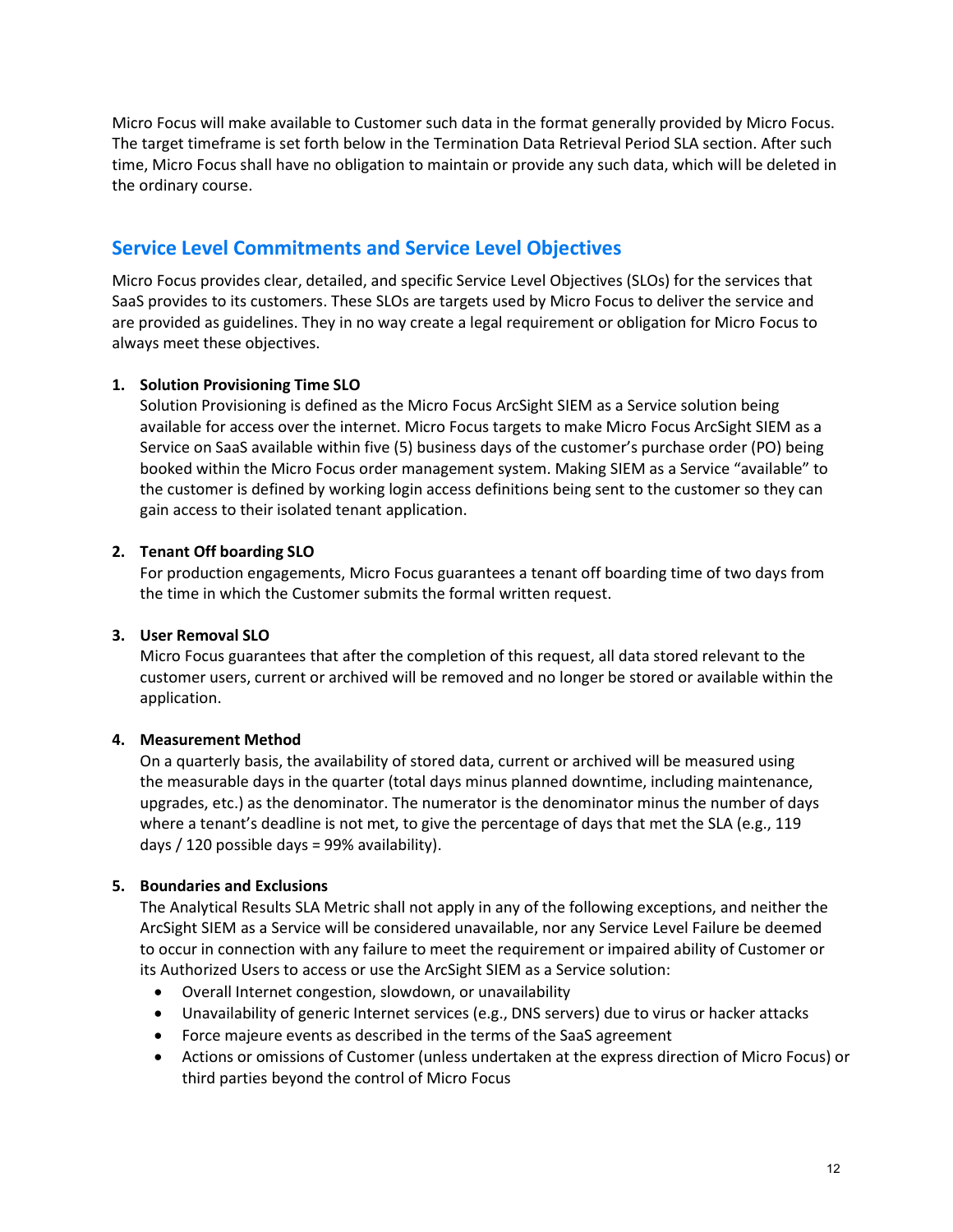- Unavailability due to Customer equipment or third-party computer hardware, software, or network infrastructure not within the sole control of Micro Focus
- Scheduled Maintenance
- Scheduled Version Updates

#### 6. Reporting

Micro Focus will provide Analytical Results SLA Report ("SLA Report") to the Customer upon request. If the Customer does not agree with the SLA Report, written notice of non-agreement must be provided to Micro Focus within fifteen (15 days) of receipt of the SLA Report

# Termination Data Retrieval Period SLO

The Termination Data Retrieval Period is defined as the length of time in which the customer can retrieve a copy of their customer ArcSight SIEM as a Service data from Micro Focus. Micro Focus targets to make available such data for download in the ArcSight SIEM as a Service format generally provided by Micro Focus for 30 days following the termination of the SaaS Order Term.

# Standard Service Requirements

#### Roles and Responsibilities

This section describes general Customer and Micro Focus responsibilities relative to the ArcSight SIEM as a Service SaaS solution. Micro Focus's ability to fulfill its responsibilities relative to SaaS is dependent upon Customer fulfilling the responsibilities described below and elsewhere herein:

#### Customer Roles and Responsibilities

| <b>Customer Role</b>         | <b>Responsibilities</b>                                                                                                                              |
|------------------------------|------------------------------------------------------------------------------------------------------------------------------------------------------|
| <b>Business Owner</b>        | Owns the business relationship between the customer and<br>Micro Focus                                                                               |
|                              | Owns the business relationship with the range of<br>$\bullet$<br>departments and organizations using the ArcSight SIEM as a<br>Service SaaS solution |
|                              | Manages contract issues<br>$\bullet$                                                                                                                 |
| <b>Subject Matter Expert</b> | Leverages & educates other users about the product<br>$\bullet$<br>functionality designed by the ArcSight SIEM as a Service<br>SaaS solution         |
|                              | Provides periodic feedback to the ArcSight SIEM as a Service<br>$\bullet$<br>Administrator                                                           |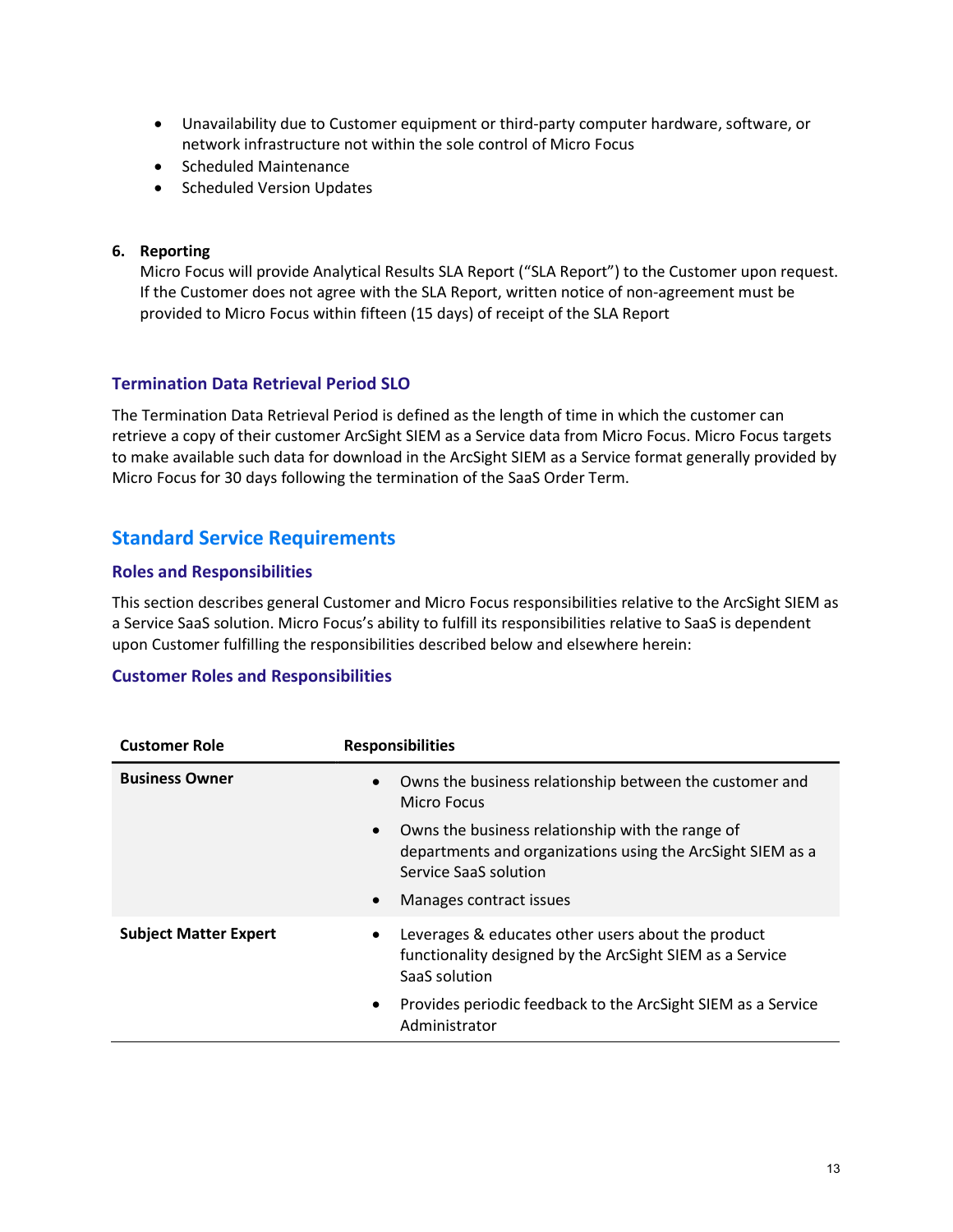|  |  |  |  | <b>Micro Focus Roles and Responsibilities</b> |
|--|--|--|--|-----------------------------------------------|
|--|--|--|--|-----------------------------------------------|

| <b>Micro Focus Role</b>        | <b>Responsibilities</b>                                                                                                                                                                                     |
|--------------------------------|-------------------------------------------------------------------------------------------------------------------------------------------------------------------------------------------------------------|
| <b>Primary Support Contact</b> | Serves as the customer liaison to Micro Focus                                                                                                                                                               |
| (PSC)                          | Coordinates Micro Focus resources including system and<br>$\bullet$<br>process experts as necessary as well as day to day issues<br>with the SOC staff                                                      |
|                                | Facilitates ongoing mentoring<br>$\bullet$                                                                                                                                                                  |
|                                | Coordinates with the customer during required and<br>$\bullet$<br>periodic maintenance                                                                                                                      |
|                                | Oversees the customer onboarding process                                                                                                                                                                    |
| <b>Service Operation Staff</b> | Primary point of contact for service requests.<br>$\bullet$                                                                                                                                                 |
| (SOC)                          | The Service Operations Center staff is responsible for all<br>$\bullet$<br>services such as support and maintenance, or issues<br>regarding availability of the ArcSight SIEM as a Service<br>SaaS solution |
|                                | Provides 24x7 application support                                                                                                                                                                           |
| <b>Operations Staff (Ops)</b>  | Monitors the ArcSight SIEM as a Service SaaS solution for<br>availability                                                                                                                                   |
|                                | Provides 24x7 SaaS infrastructure and application support<br>$\bullet$                                                                                                                                      |
|                                | Performs system-related tasks such as backups, archiving,<br>$\bullet$<br>and restoring instances according to Micro Focus's standard<br>practices                                                          |

# Assumptions and Dependencies

This Service Description is based upon the following assumptions and dependencies between the Customer and Micro Focus:

- Customer must have internet connectivity to access this Micro Focus ArcSight SIEM as a Service SaaS Service.
- Micro Focus ArcSight SIEM as a Service SaaS Service will be performed remotely and delivered in English only.
- A SaaS Order term is valid for a single application deployment, which cannot be changed during the SaaS Order term.
- The service commencement date is the date on which Customer's purchase order (PO) is booked within the Micro Focus Order Management system. The term of service will begin within five (5) business days of the customer's purchase order (PO) being booked within the Micro Focus Order Management system.
- The service commencement date is the date on which Customer's application / tenant is made available to its users.